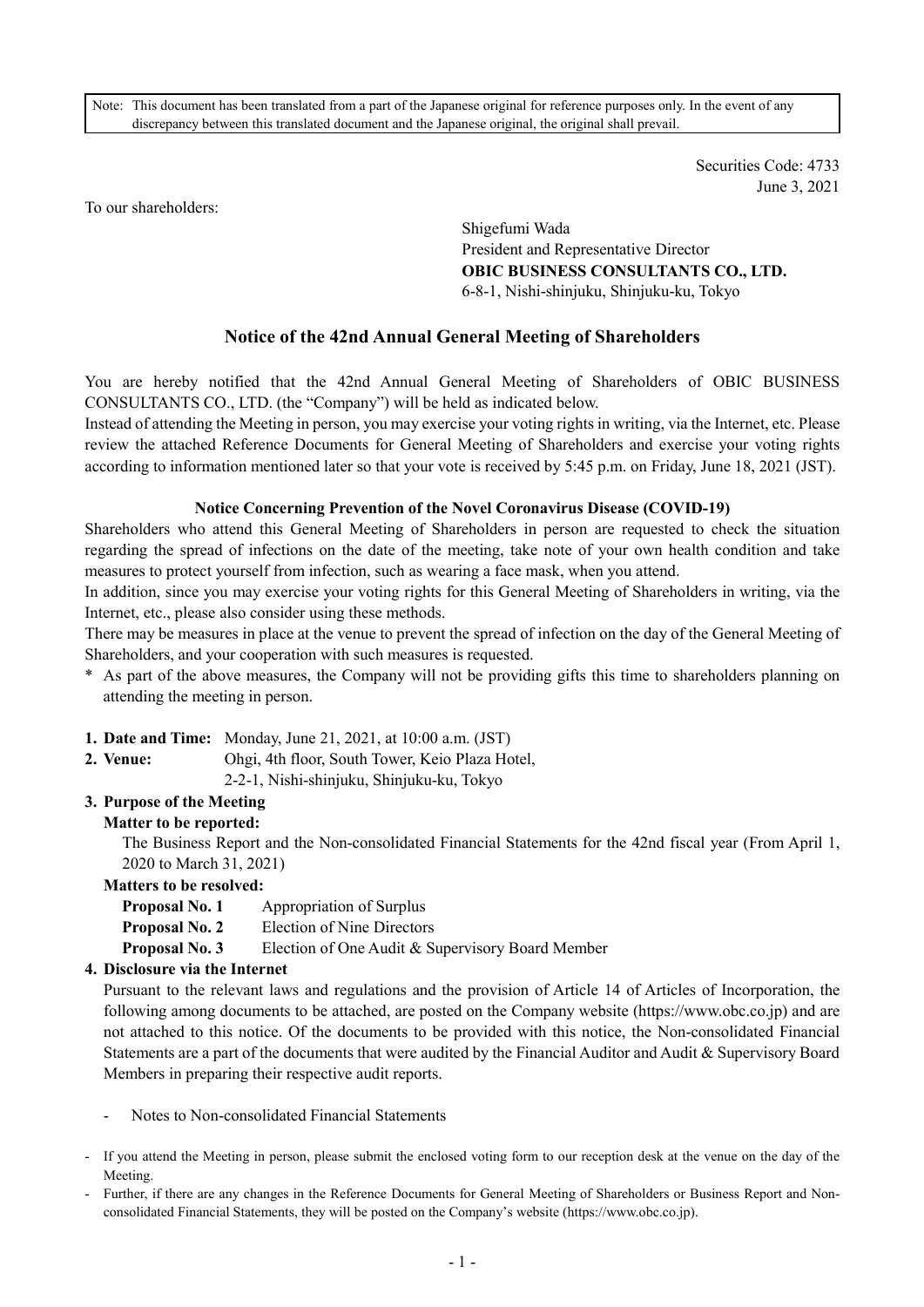## **Reference Documents for General Meeting of Shareholders**

## **Proposal No. 1 Appropriation of Surplus**

The Company believes that one of its most important duties is to return its profit to its shareholders, and hence sets stable dividends as our basic policy. It has given consideration to the future business development, etc., and proposes the payment of year-end dividends and other appropriation of surplus for the fiscal year as follows:

- 1. Year-end dividends
	- (1) Type of dividend property To be paid in cash.
	- (2) Allotment of dividend property and their aggregate amount The Company proposes to pay a dividend of ¥30 per common share of the Company. In this event, the total dividends will be ¥2,255,037,780. As the Company has already paid an interim dividend of ¥25 per share, the annual dividend for the fiscal year will be ¥55 per share.
	- (3) Effective date of dividends of surplus The effective date of dividends will be June 22, 2021.

# 2. Other appropriation of surplus

- (1) Item of surplus to be increased and amount of increase General reserve: ¥7,000,000,000
- (2) Item of surplus to be decreased and amount of decrease Retained earnings brought forward: ¥7,000,000,000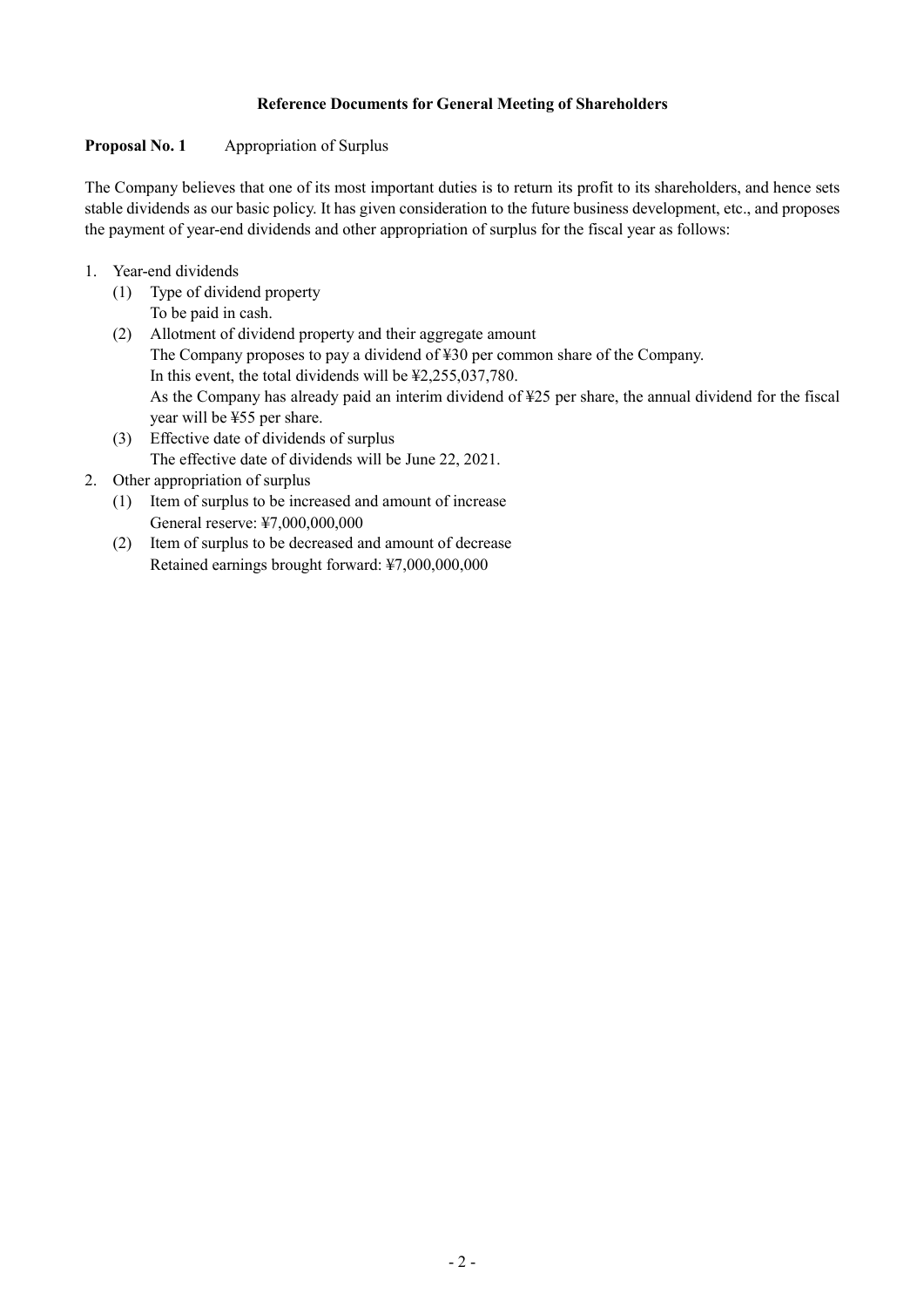## **Proposal No. 2** Election of Nine Directors

The terms of office of all ten Directors will expire at the conclusion of this annual general meeting of shareholders. In that regard, the Company would like to implement a management reform and proposes the election of nine Directors, reducing the number of Directors by one to enable strategic and flexible decision making in the Board of Directors.

The candidates for Director were determined by the Board of Directors based on the details of the report submitted by the Nomination and Remuneration Advisory Committee.

| No.            | Name                                                 |                                      | Current position and responsibility in the Company                                                |  |  |
|----------------|------------------------------------------------------|--------------------------------------|---------------------------------------------------------------------------------------------------|--|--|
|                | Masahiro Noda                                        | Reelection<br>Outside                | Chairman                                                                                          |  |  |
| $\overline{2}$ | Shigefumi Wada                                       | Reelection                           | President and Representative Director                                                             |  |  |
| 3              | Hiroko Wada                                          | Reelection                           | Vice President and Representative Director, and General<br>Manager of Administrative Headquarters |  |  |
| 4              | Katsuhiko Karakama                                   | Reelection                           | Managing Director and General Manager of Product<br>Development Headquarters                      |  |  |
| 5              | Toshio Ogino                                         | Reelection                           | Managing Director and General Manager of Sales<br>Headquarters                                    |  |  |
| 6              | Shoichi Tachibana                                    | Reelection<br>Outside                | Director                                                                                          |  |  |
|                | Chiaki Ito                                           | Reelection<br>Outside<br>Independent | Director                                                                                          |  |  |
| 8              | Takamune Okihara                                     | Reelection<br>Outside<br>Independent | Director                                                                                          |  |  |
| 9              | Atsushi Kawanishi                                    | Reelection<br>Outside                | Director                                                                                          |  |  |
|                | Candidate for Director to be reelected<br>Reelection |                                      |                                                                                                   |  |  |

The candidates for Director are as follows:

Outside Candidate for outside Director

Independent Candidate for independent officer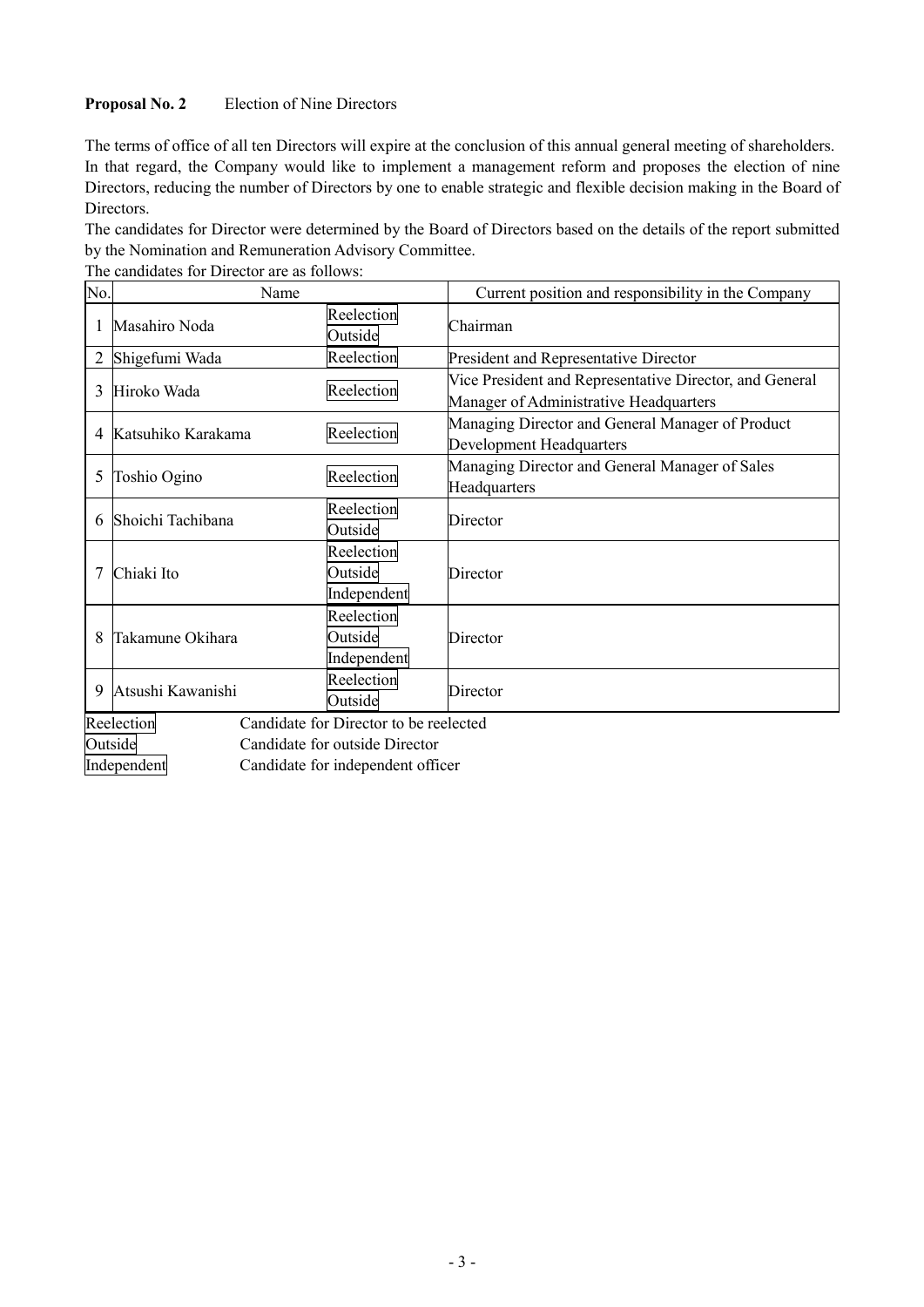| Candidate<br>no. | Name<br>(Date of birth)                                                                                                                                                                                                                                                                                                                                                                                                                                                                                                                                                                           |                                                                                                                             | Career summary, position and responsibility in the Company<br>(Significant concurrent positions outside the Company)                                                                                                                                                                                                                                                                                                                                                                                                                                                                                                                                                                                                                                      | Number of the<br>Company's shares<br>owned |  |
|------------------|---------------------------------------------------------------------------------------------------------------------------------------------------------------------------------------------------------------------------------------------------------------------------------------------------------------------------------------------------------------------------------------------------------------------------------------------------------------------------------------------------------------------------------------------------------------------------------------------------|-----------------------------------------------------------------------------------------------------------------------------|-----------------------------------------------------------------------------------------------------------------------------------------------------------------------------------------------------------------------------------------------------------------------------------------------------------------------------------------------------------------------------------------------------------------------------------------------------------------------------------------------------------------------------------------------------------------------------------------------------------------------------------------------------------------------------------------------------------------------------------------------------------|--------------------------------------------|--|
| $\mathbf{1}$     | Masahiro Noda<br>(August 24, 1938)<br>Reelection<br>Outside                                                                                                                                                                                                                                                                                                                                                                                                                                                                                                                                       | Apr. 1968<br>Nov. 1979<br>May 1981<br>Jan. 1996<br>June 1996<br>Apr. 2003<br>Feb. 2006<br>Apr. 2013<br>Automation Co., Ltd. | Established OBIC Co., Ltd.<br>President and Representative Director<br>President and Representative Director of OBIC<br>Office Automation Co., Ltd.<br>Chairman and Representative Director of the<br>Company<br>Chairman and Representative Director of OBIC<br>Office Automation Co., Ltd. (current position)<br>Chairman of the Company (current position)<br>Chairman and Representative Director of OBIC<br>Co., Ltd.<br>Chairman and Representative Director, and<br>President and Representative Director<br>Chairman and Representative Director (current<br>position)<br>(Significant concurrent positions outside the Company)<br>Chairman and Representative Director of OBIC Co., Ltd.<br>Chairman and Representative Director of OBIC Office | 406,400 shares                             |  |
|                  | (Reasons for nomination as candidate for outside Director and overview of expected roles)<br>The Company proposes the election of Masahiro Noda as outside Director so that his extensive experience and broad<br>discernment as a senior corporate manager who has a grasp of the OBIC group as a whole will be reflected in the<br>management of the Company. When elected, he is expected to continue providing advice and recommendations in view<br>of enhancement of the corporate value of the OBIC group as a whole, from the viewpoint of a senior corporate<br>manager.                 |                                                                                                                             |                                                                                                                                                                                                                                                                                                                                                                                                                                                                                                                                                                                                                                                                                                                                                           |                                            |  |
| $\sqrt{2}$       | Shigefumi Wada<br>(August 30, 1952)<br>Reelection                                                                                                                                                                                                                                                                                                                                                                                                                                                                                                                                                 | Dec. 1980<br>Jan. 1990<br>Apr. 2009<br>Mar. 2020                                                                            | Established the Company<br>President and Representative Director<br>General Manager of Sales Headquarters<br>President and Representative Director and<br>Manager of Sales Headquarters<br>President and Representative Director (current<br>position)                                                                                                                                                                                                                                                                                                                                                                                                                                                                                                    | 23,112,640 shares                          |  |
|                  | (Reasons for nomination as candidate for Director)<br>The Company proposes the reelection of Shigefumi Wada as Director because the Company has concluded that he has<br>broad discernment, and enough experience and abilities as Representative Director of the Company; he has served as<br>President and Representative Director over many years, possesses extensive experience as a senior corporate manager,<br>has exerted leadership as the chief superintendent of the Company, and has been familiar with various divisions of the<br>Company, including divisions in the sales field. |                                                                                                                             |                                                                                                                                                                                                                                                                                                                                                                                                                                                                                                                                                                                                                                                                                                                                                           |                                            |  |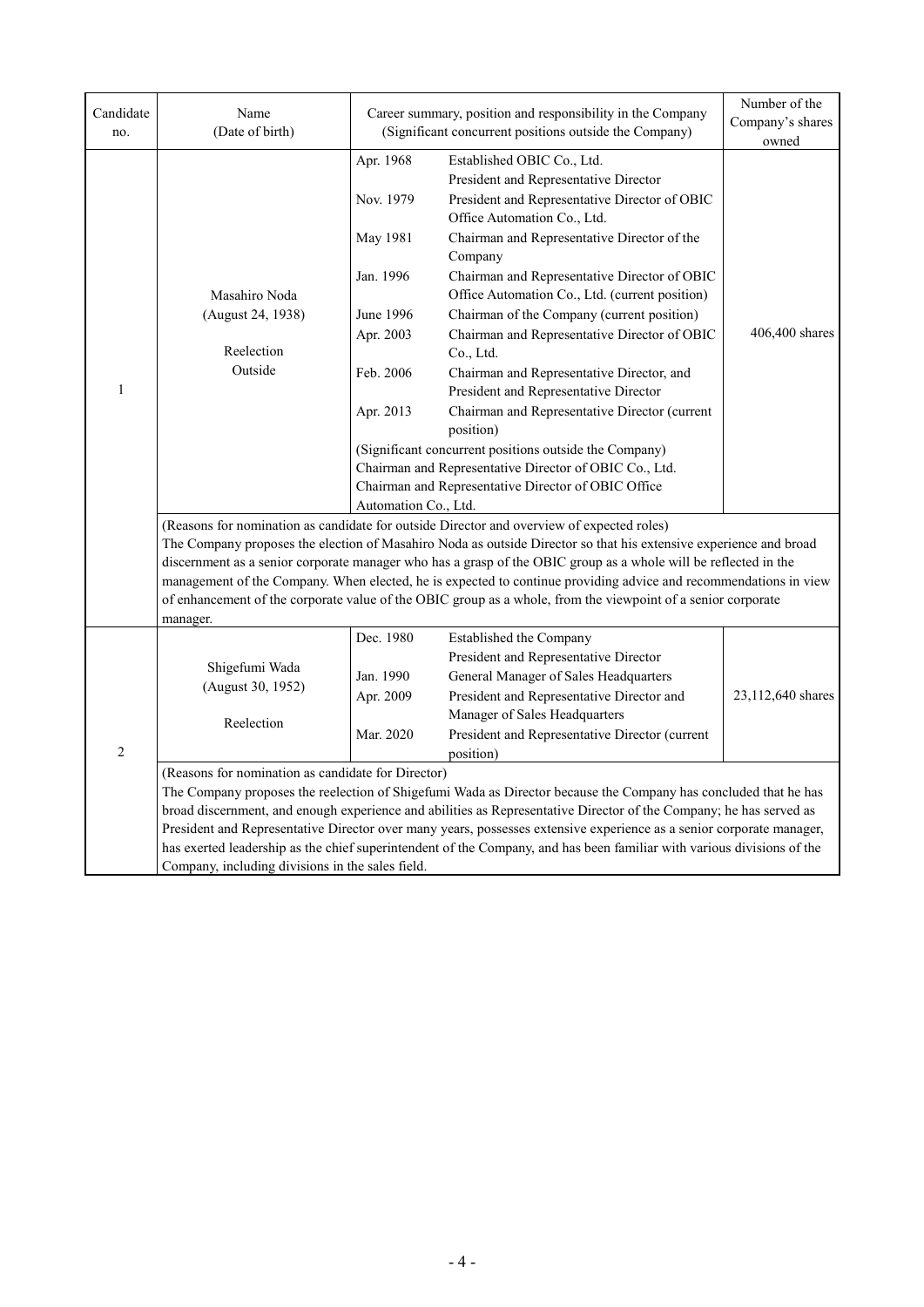| Candidate | Name                                                                                                                                                                                                                                                                                                                                                                                                                                                                                                                                                                   | Career summary, position and responsibility in the Company                                    |                                                                                                                                                                                                                                                                             | Number of the<br>Company's shares |  |  |
|-----------|------------------------------------------------------------------------------------------------------------------------------------------------------------------------------------------------------------------------------------------------------------------------------------------------------------------------------------------------------------------------------------------------------------------------------------------------------------------------------------------------------------------------------------------------------------------------|-----------------------------------------------------------------------------------------------|-----------------------------------------------------------------------------------------------------------------------------------------------------------------------------------------------------------------------------------------------------------------------------|-----------------------------------|--|--|
| no.       | (Date of birth)                                                                                                                                                                                                                                                                                                                                                                                                                                                                                                                                                        | (Significant concurrent positions outside the Company)                                        |                                                                                                                                                                                                                                                                             | owned                             |  |  |
| 3         | Hiroko Wada<br>(May 22, 1953)<br>Reelection                                                                                                                                                                                                                                                                                                                                                                                                                                                                                                                            | Dec. 1980<br>Jan. 1983<br>Jan. 1990<br>June 1999<br>Mar. 2020                                 | Established the Company<br>Director<br>Managing Director<br>General Manager of Administrative<br>Headquarters and Manager of Administration<br>Division<br>Senior Managing Director<br>Vice President and Representative Director, and<br>General Manager of Administrative | 5,233,600 shares                  |  |  |
|           |                                                                                                                                                                                                                                                                                                                                                                                                                                                                                                                                                                        |                                                                                               | Headquarters (current position)                                                                                                                                                                                                                                             |                                   |  |  |
|           | (Reasons for nomination as candidate for Director)<br>The Company proposes the reelection of Hiroko Wada as Director because the Company has concluded that she has<br>enough experience and abilities as Director of the Company, including extensive experience and broad discernment<br>pertaining to her long-time involvement in the management of the whole administration division, and various divisions<br>of the Company, including divisions in the corporate planning and financial fields, as well as leadership as a senior<br>executive of the Company. |                                                                                               |                                                                                                                                                                                                                                                                             |                                   |  |  |
| 4         | Katsuhiko Karakama<br>(July 29, 1966)<br>Reelection                                                                                                                                                                                                                                                                                                                                                                                                                                                                                                                    | Apr. 1989<br>Apr. 2007<br>June 2013<br>June 2017<br>Mar. 2020                                 | Joined the Company<br>Manager of Product Development Headquarters<br>Vice General Manager of Product Development<br>Headquarters<br>Director<br>Managing Director and General Manager of<br>Product Development Headquarters (current<br>position)                          | 13,600 shares                     |  |  |
|           | (Reasons for nomination as candidate for Director)<br>Katsuhiko Karakama has worked in the product development division over many years since joining the Company and<br>has advanced IT knowledge and experience. The Company proposes the election of Mr. Karakama as Director because<br>he has played a central role in planning IT strategies and developing applications as General Manager of Product<br>Development Headquarters.                                                                                                                              |                                                                                               |                                                                                                                                                                                                                                                                             |                                   |  |  |
| 5         | Toshio Ogino<br>(May 19, 1965)<br>Reelection                                                                                                                                                                                                                                                                                                                                                                                                                                                                                                                           | Jan. 1993<br>Apr. 1997<br><b>May 2000</b><br>Apr. 2012<br>June 2013<br>June 2017<br>Mar. 2020 | Joined the Company<br>Branch Manager of Sendai Branch<br>Branch Manager of Osaka Branch<br>Manager of Sales Headquarters<br>Vice General Manager of Sales Headquarters<br>Director<br>Managing Director and General Manager of<br>Sales Headquarters (current position)     | $22,200$ shares                   |  |  |
|           | (Reasons for nomination as candidate for Director)<br>The Company proposes the election of Toshio Ogino as Director because he has worked in the sales division over many<br>years since joining the Company, led the whole sales division, and played a central role in expanding and promoting the<br>Company's business as General Manager of Sales Headquarters.                                                                                                                                                                                                   |                                                                                               |                                                                                                                                                                                                                                                                             |                                   |  |  |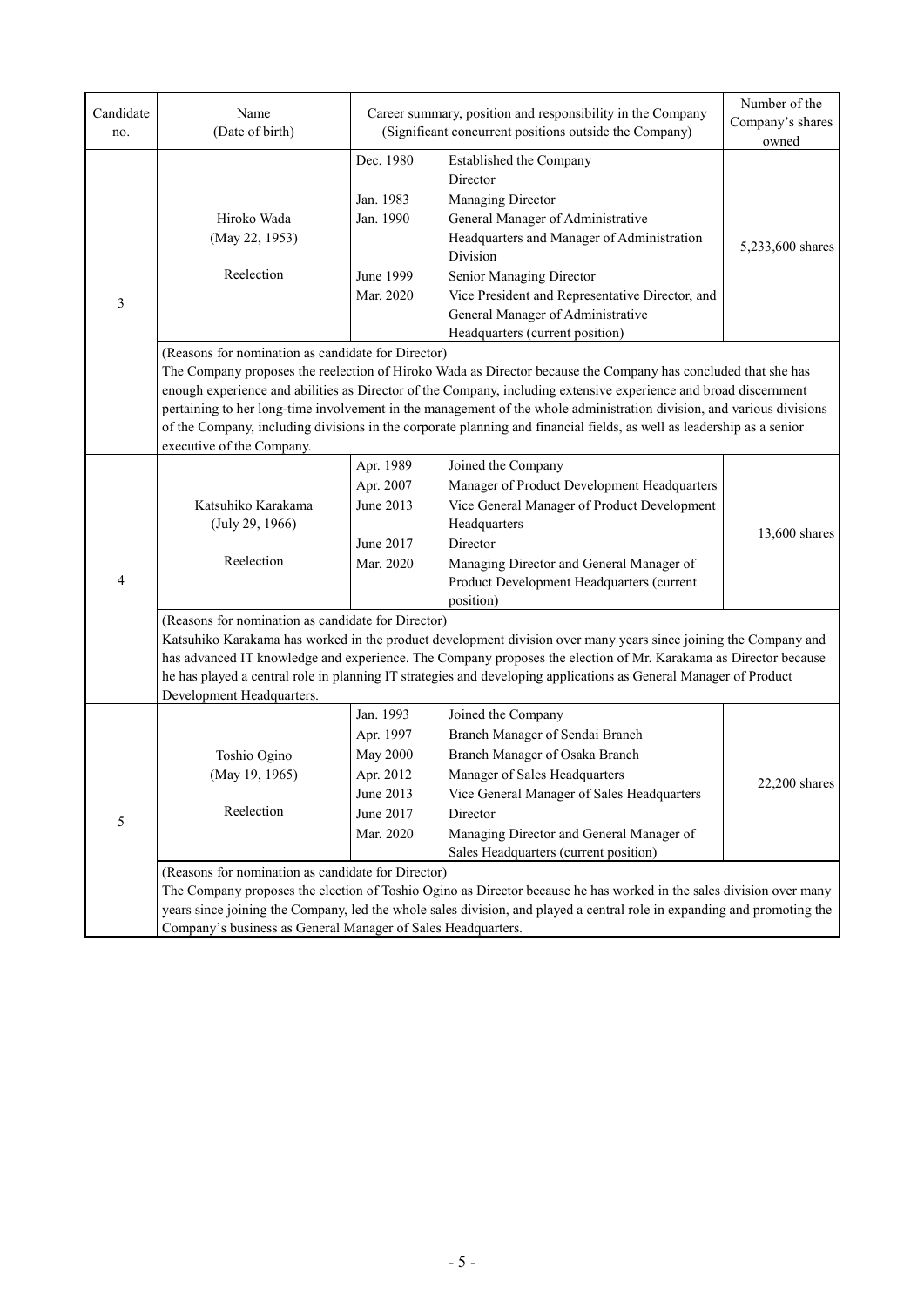| Candidate<br>no. | Name<br>(Date of birth)                                                                                                                                                                                                                                                                                                                                                                                                                                                                                                                                                                                                                                                                                                                                                                                                      |                                                                                                                                                                                | Career summary, position and responsibility in the Company<br>(Significant concurrent positions outside the Company)                                                                                                     | Number of the<br>Company's shares<br>owned |  |
|------------------|------------------------------------------------------------------------------------------------------------------------------------------------------------------------------------------------------------------------------------------------------------------------------------------------------------------------------------------------------------------------------------------------------------------------------------------------------------------------------------------------------------------------------------------------------------------------------------------------------------------------------------------------------------------------------------------------------------------------------------------------------------------------------------------------------------------------------|--------------------------------------------------------------------------------------------------------------------------------------------------------------------------------|--------------------------------------------------------------------------------------------------------------------------------------------------------------------------------------------------------------------------|--------------------------------------------|--|
|                  |                                                                                                                                                                                                                                                                                                                                                                                                                                                                                                                                                                                                                                                                                                                                                                                                                              | Apr. 1985<br>Apr. 2008                                                                                                                                                         | Joined OBIC Co., Ltd.<br>Director and Vice President<br>General Manager of Solution Management<br>Headquarters and General Manager of Solution<br>Promotion Headquarters<br>Director of OBIC Office Automation Co., Ltd. |                                            |  |
|                  | Shoichi Tachibana<br>(April 26, 1961)                                                                                                                                                                                                                                                                                                                                                                                                                                                                                                                                                                                                                                                                                                                                                                                        | June 2009<br>Apr. 2013                                                                                                                                                         | Director of the Company (current position)<br>President and Representative Director of OBIC                                                                                                                              |                                            |  |
|                  | Reelection<br>Outside                                                                                                                                                                                                                                                                                                                                                                                                                                                                                                                                                                                                                                                                                                                                                                                                        | June 2014                                                                                                                                                                      | Co., Ltd. (current position)<br>Managing Director of OBIC Office Automation<br>Co., Ltd.                                                                                                                                 | – shares                                   |  |
| 6                |                                                                                                                                                                                                                                                                                                                                                                                                                                                                                                                                                                                                                                                                                                                                                                                                                              | <b>June 2018</b>                                                                                                                                                               | President and Representative Director of OBIC<br>Office Automation Co., Ltd. (current position)<br>(Significant concurrent positions outside the Company)<br>President and Representative Director of OBIC Co., Ltd.     |                                            |  |
|                  |                                                                                                                                                                                                                                                                                                                                                                                                                                                                                                                                                                                                                                                                                                                                                                                                                              | Automation Co., Ltd.                                                                                                                                                           | President and Representative Director of OBIC Office                                                                                                                                                                     |                                            |  |
|                  | (Reasons for nomination as candidate for outside Director and overview of expected roles)<br>The Company proposes the election of Shoichi Tachibana as outside Director because the Company has concluded that<br>his experience and broad discernment as a senior corporate manager, and his objective standpoint independent of the<br>management team that executes business operations will contribute greatly towards the Company's management. When<br>elected, he is expected to appropriately execute his duties as an outside Director of the Company such as making<br>decisions on important matters in management and supervising the execution of business. Furthermore, he is also<br>scheduled to continue to serve as a member of the Nomination and Remuneration Advisory Committee after he is<br>elected. |                                                                                                                                                                                |                                                                                                                                                                                                                          |                                            |  |
|                  |                                                                                                                                                                                                                                                                                                                                                                                                                                                                                                                                                                                                                                                                                                                                                                                                                              | Apr. 1970<br><b>June 2004</b>                                                                                                                                                  | Joined FUJITSU LIMITED<br>Member of the Board and Corporate Executive<br>Vice President                                                                                                                                  |                                            |  |
|                  |                                                                                                                                                                                                                                                                                                                                                                                                                                                                                                                                                                                                                                                                                                                                                                                                                              | <b>June 2006</b>                                                                                                                                                               | Corporate Senior Executive Vice President and<br>Representative Director                                                                                                                                                 |                                            |  |
|                  | Chiaki Ito<br>(October 10, 1947)                                                                                                                                                                                                                                                                                                                                                                                                                                                                                                                                                                                                                                                                                                                                                                                             | <b>June 2008</b><br>Apr. 2010                                                                                                                                                  | Member of the Board and Vice Chairman<br>Chairman and Representative Director of<br>FUJITSU RESEARCH INSTITUTE                                                                                                           |                                            |  |
| 7                | Reelection<br>Outside<br>Independent officer                                                                                                                                                                                                                                                                                                                                                                                                                                                                                                                                                                                                                                                                                                                                                                                 | Apr. 2012<br>June 2013<br>June 2015                                                                                                                                            | Senior Executive Advisor<br>Director of Hitachi Zosen Corporation (current<br>position)<br>Director of the Company (current position)<br>Director of ZENSHO HOLDINGS CO., LTD.                                           | – shares                                   |  |
|                  |                                                                                                                                                                                                                                                                                                                                                                                                                                                                                                                                                                                                                                                                                                                                                                                                                              | (current position)<br>(Significant concurrent positions outside the Company)<br>Outside Director of ZENSHO HOLDINGS CO., LTD.<br>Outside Director of Hitachi Zosen Corporation |                                                                                                                                                                                                                          |                                            |  |
|                  | (Reasons for nomination as candidate for outside Director and overview of expected roles)<br>The Company proposes the election of Chiaki Ito as outside Director because the Company has concluded that his<br>extensive experience and broad discernment pertaining to his involvement in the management of Fujitsu Limited over<br>many years will contribute greatly towards the Company's management. When elected, he is expected to appropriately<br>execute his duties as an independent outside Director such as making decisions on important matters in management<br>and supervising the execution of business, in addition to providing advice and recommendations based on his extensive<br>experience and knowledge gained over the many years.                                                                |                                                                                                                                                                                |                                                                                                                                                                                                                          |                                            |  |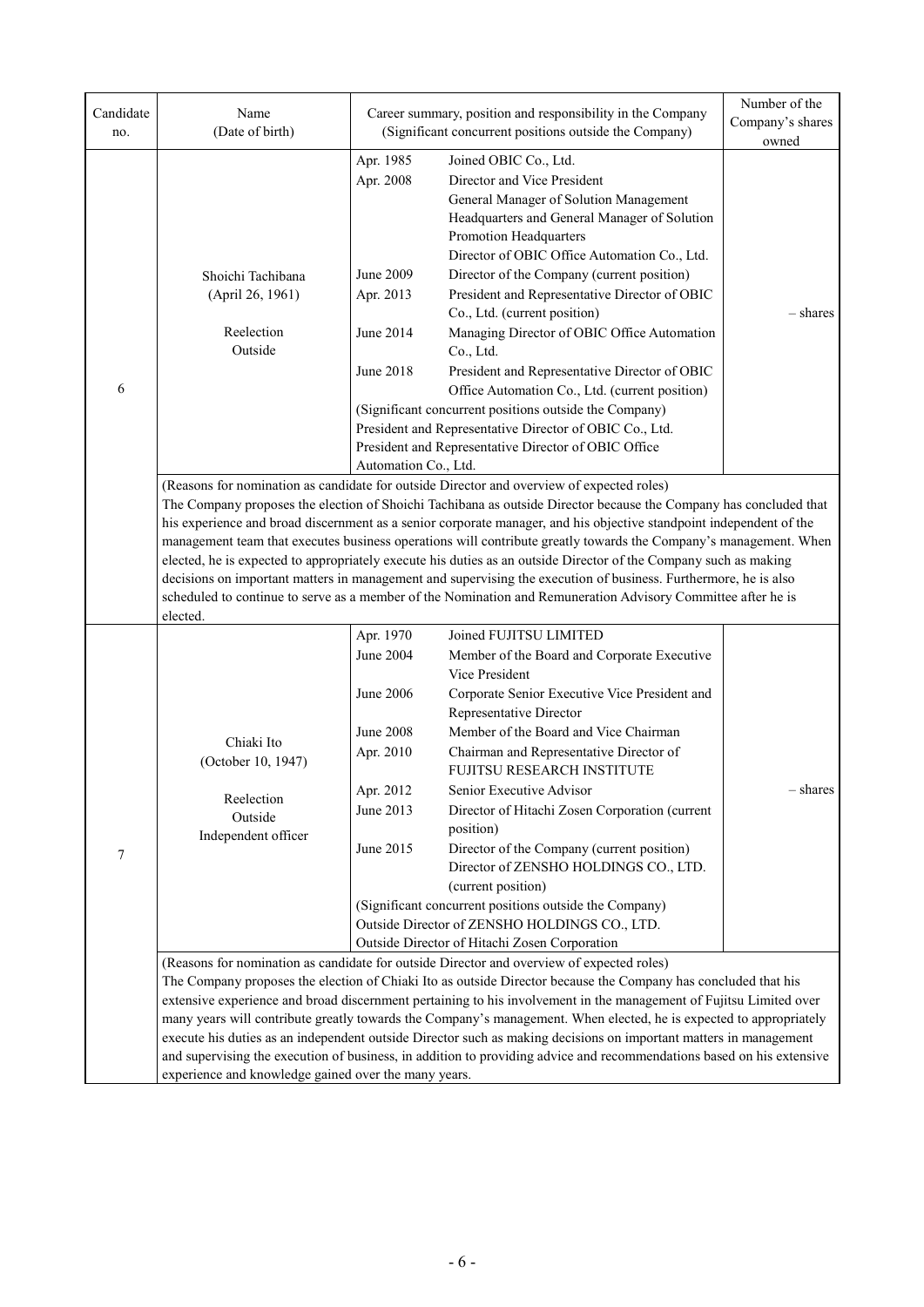| Candidate<br>no. | Name<br>(Date of birth)                                                                                                                                                                                                                                                                                                                                                                                                                                           | Career summary, position and responsibility in the Company<br>(Significant concurrent positions outside the Company)                                                                           |                                                                                                                                                                                                                                                                                                                                                                                                                                                                                                                                                                                                                                                                                                                                                                                                                                                                                                                                                                                                                                                         | Number of the<br>Company's shares<br>owned |  |
|------------------|-------------------------------------------------------------------------------------------------------------------------------------------------------------------------------------------------------------------------------------------------------------------------------------------------------------------------------------------------------------------------------------------------------------------------------------------------------------------|------------------------------------------------------------------------------------------------------------------------------------------------------------------------------------------------|---------------------------------------------------------------------------------------------------------------------------------------------------------------------------------------------------------------------------------------------------------------------------------------------------------------------------------------------------------------------------------------------------------------------------------------------------------------------------------------------------------------------------------------------------------------------------------------------------------------------------------------------------------------------------------------------------------------------------------------------------------------------------------------------------------------------------------------------------------------------------------------------------------------------------------------------------------------------------------------------------------------------------------------------------------|--------------------------------------------|--|
| 8                | Takamune Okihara<br>(July 11, 1951)<br>Reelection<br>Outside<br>Independent officer                                                                                                                                                                                                                                                                                                                                                                               | Apr. 1974<br>Mar. 2001<br>Jan. 2002<br>May 2003<br>May 2004<br><b>June 2004</b><br>Jan. 2006<br>Apr. 2008<br>June 2010<br>May 2014<br>June 2014<br>June 2016<br>Incorporated<br>Insurance Inc. | Joined The Sanwa Bank, Ltd.<br>Executive Officer and General Manager of<br>Corporate Banking Planning Department<br>Executive Officer and Assistant Manager of<br>Corporate Company Unit of UFJ Bank Ltd.<br>Senior Executive Officer<br>President and CEO<br>Director of UFJ Holdings, Inc.<br>Deputy President of The Bank of Tokyo-<br>Mitsubishi UFJ, Ltd. (currently MUFG Bank,<br>Ltd.)<br>Deputy Chairman<br>Chairman of Mitsubishi UFJ Financial Group,<br>Inc.<br>Senior Adviser of The Bank of Tokyo-<br>Mitsubishi UFJ, Ltd. (currently MUFG Bank,<br>Ltd.) (current position)<br>Director of The Kansai Electric Power<br>Company, Incorporated (current position)<br>Audit & Supervisory Board Member of Sompo<br>Japan Nipponkoa Insurance Inc. (currently<br>Sompo Japan Insurance Inc.) (current position)<br>Director of the Company (current position)<br>(Significant concurrent positions outside the Company)<br>Outside Director of The Kansai Electric Power Company,<br>Outside Audit & Supervisory Board Member of Sompo Japan | – shares                                   |  |
|                  | (Reasons for nomination as candidate for outside Director and overview of expected roles)<br>The Company proposes the election of Takamune Okihara as outside Director because the Company has concluded that<br>his extensive experience and broad discernment pertaining to his involvement in the management of MUFG Bank, Ltd.<br>over many years will contribute greatly towards the Company's management. When elected, he is expected to                   |                                                                                                                                                                                                |                                                                                                                                                                                                                                                                                                                                                                                                                                                                                                                                                                                                                                                                                                                                                                                                                                                                                                                                                                                                                                                         |                                            |  |
|                  | appropriately execute his duties as an independent outside Director such as making decisions on important matters in<br>management and supervising the execution of business, in addition to providing advice and recommendations based on<br>his extensive experience and knowledge gained over the many years. Furthermore, he is also scheduled to continue to<br>serve as a member of the Nomination and Remuneration Advisory Committee after he is elected. |                                                                                                                                                                                                |                                                                                                                                                                                                                                                                                                                                                                                                                                                                                                                                                                                                                                                                                                                                                                                                                                                                                                                                                                                                                                                         |                                            |  |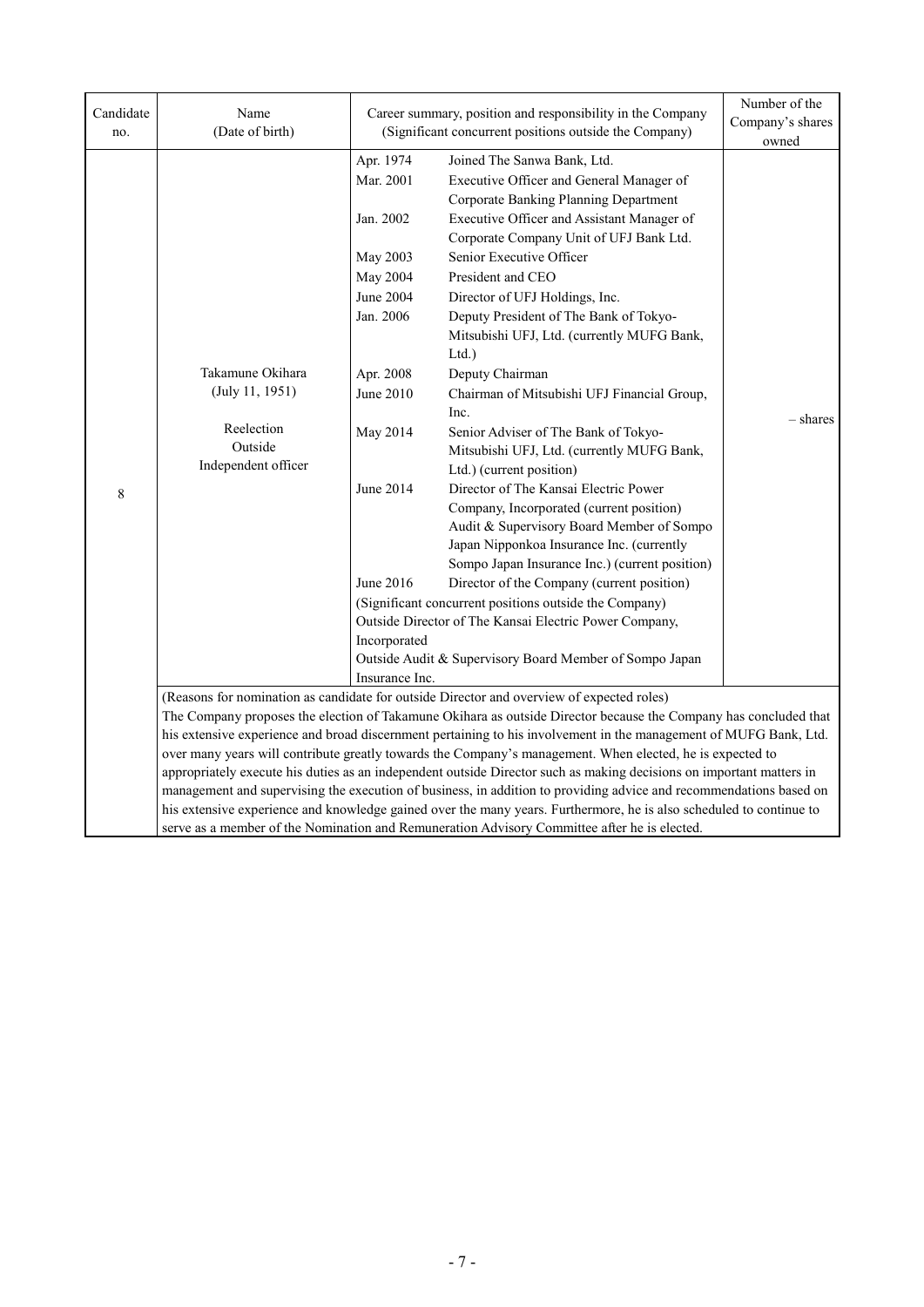| Candidate<br>no.   | Name<br>(Date of birth)                                                                                                                                                                                                                                                                                                                                                                                                                                                                                                                                                                                                                                                                                                                                                                                                                                                                                                                                                                                                                                                                                                                                                                                                                                                                                                                                                                                                                                                                                                                                                                                                                                                                                                                                                                                                                                             | Career summary, position and responsibility in the Company<br>(Significant concurrent positions outside the Company) |                                                                                                                                                                                                                                                                                                                                                                                                                                                                                                                                                                                                                                            | Number of the<br>Company's shares<br>owned |
|--------------------|---------------------------------------------------------------------------------------------------------------------------------------------------------------------------------------------------------------------------------------------------------------------------------------------------------------------------------------------------------------------------------------------------------------------------------------------------------------------------------------------------------------------------------------------------------------------------------------------------------------------------------------------------------------------------------------------------------------------------------------------------------------------------------------------------------------------------------------------------------------------------------------------------------------------------------------------------------------------------------------------------------------------------------------------------------------------------------------------------------------------------------------------------------------------------------------------------------------------------------------------------------------------------------------------------------------------------------------------------------------------------------------------------------------------------------------------------------------------------------------------------------------------------------------------------------------------------------------------------------------------------------------------------------------------------------------------------------------------------------------------------------------------------------------------------------------------------------------------------------------------|----------------------------------------------------------------------------------------------------------------------|--------------------------------------------------------------------------------------------------------------------------------------------------------------------------------------------------------------------------------------------------------------------------------------------------------------------------------------------------------------------------------------------------------------------------------------------------------------------------------------------------------------------------------------------------------------------------------------------------------------------------------------------|--------------------------------------------|
| 9                  | Atsushi Kawanishi<br>(November 29, 1958)<br>Reelection<br>Outside                                                                                                                                                                                                                                                                                                                                                                                                                                                                                                                                                                                                                                                                                                                                                                                                                                                                                                                                                                                                                                                                                                                                                                                                                                                                                                                                                                                                                                                                                                                                                                                                                                                                                                                                                                                                   | Apr. 1982<br>Apr. 2000<br>Apr. 2002<br>June 2003<br>Apr. 2005<br>Apr. 2008<br><b>June 2018</b><br>June 2019          | Joined OBIC Co., Ltd.<br>Manager of Tokyo Headquarters Administrative<br>Division<br>Manager of Administration Supervision<br>Division<br>Director<br>General Manager of Administration<br><b>Supervision Division</b><br>Managing Director (current position)<br>General Manager of Human Resources and<br>Administration Supervision Division (current<br>position)<br>Director of the Company (current position)<br>Director of OBIC Office Automation Co., Ltd.<br>(current position)<br>(Significant concurrent positions outside the Company)<br>Managing Director of OBIC Co., Ltd.<br>Director of OBIC Office Automation Co., Ltd. | – shares                                   |
| Notes:<br>1.<br>2. | (Reasons for nomination as candidate for outside Director and overview of expected roles)<br>The Company proposes the election of Atsushi Kawanishi as outside Director because the Company has concluded that<br>in addition to currently serving as Managing Director for OBIC Co., Ltd., his extensive experience and broad<br>discernment from serving in various positions related to human resources and administration and his objective<br>standpoint independent of the management team that executes business operations will contribute greatly towards the<br>Company's management. When elected, he is expected to execute his duties such as making decisions on important<br>matters in management and the supervision of business execution, in addition to providing recommendations and advice<br>from an objective and professional perspective based on his experience and knowledge.<br>Masahiro Noda, Shoichi Tachibana, Chiaki Ito, Takamune Okihara, and Atsushi Kawanishi are candidates for outside<br>Director.<br>Masahiro Noda, Shoichi Tachibana, Chiaki Ito, Takamune Okihara, and Atsushi Kawanishi are currently outside Directors<br>of the Company, and at the conclusion of this general meeting of shareholders, their tenure will have been 40 years, 12<br>years, six years, five years, and three years respectively.<br>3. Pursuant to the provisions of Article 427, paragraph 1 of the Companies Act, the Company concluded agreements with<br>Masahiro Noda, Shoichi Tachibana, Chiaki Ito, Takamune Okihara, and Atsushi Kawanishi to limit their liability for<br>damages under Article 423, paragraph 1 of the same Act, and the limit amount for liability for damages pursuant to these<br>agreements is the minimum liability amount prescribed by Article 425, paragraph 1 of the same Act. If the reelection of |                                                                                                                      |                                                                                                                                                                                                                                                                                                                                                                                                                                                                                                                                                                                                                                            |                                            |

- 4. The Company has submitted notification to Tokyo Stock Exchange, Inc. that Chiaki Ito and Takamune Okihara have been designated as independent officers. If Mr. Ito and Mr. Okihara are reelected, the Company plans for their reappointments as independent officers to continue.
- 5. The Company has sales relations with OBIC Co., Ltd. and OBIC Office Automation Co., Ltd. for products and merchandise, etc. Masahiro Noda serves concurrently as Chairman and Representative Director of OBIC Co., Ltd. and Chairman and Representative Director of OBIC Office Automation Co., Ltd., Shoichi Tachibana serves concurrently as President and Representative Director of OBIC Co., Ltd. and President and Representative Director of OBIC Office Automation Co., Ltd., and Atsushi Kawanishi serves concurrently as Managing Director of OBIC Co., Ltd. and Director of OBIC Office Automation Co., Ltd.
- 6. There is no special interest between any other candidates for Director and the Company.